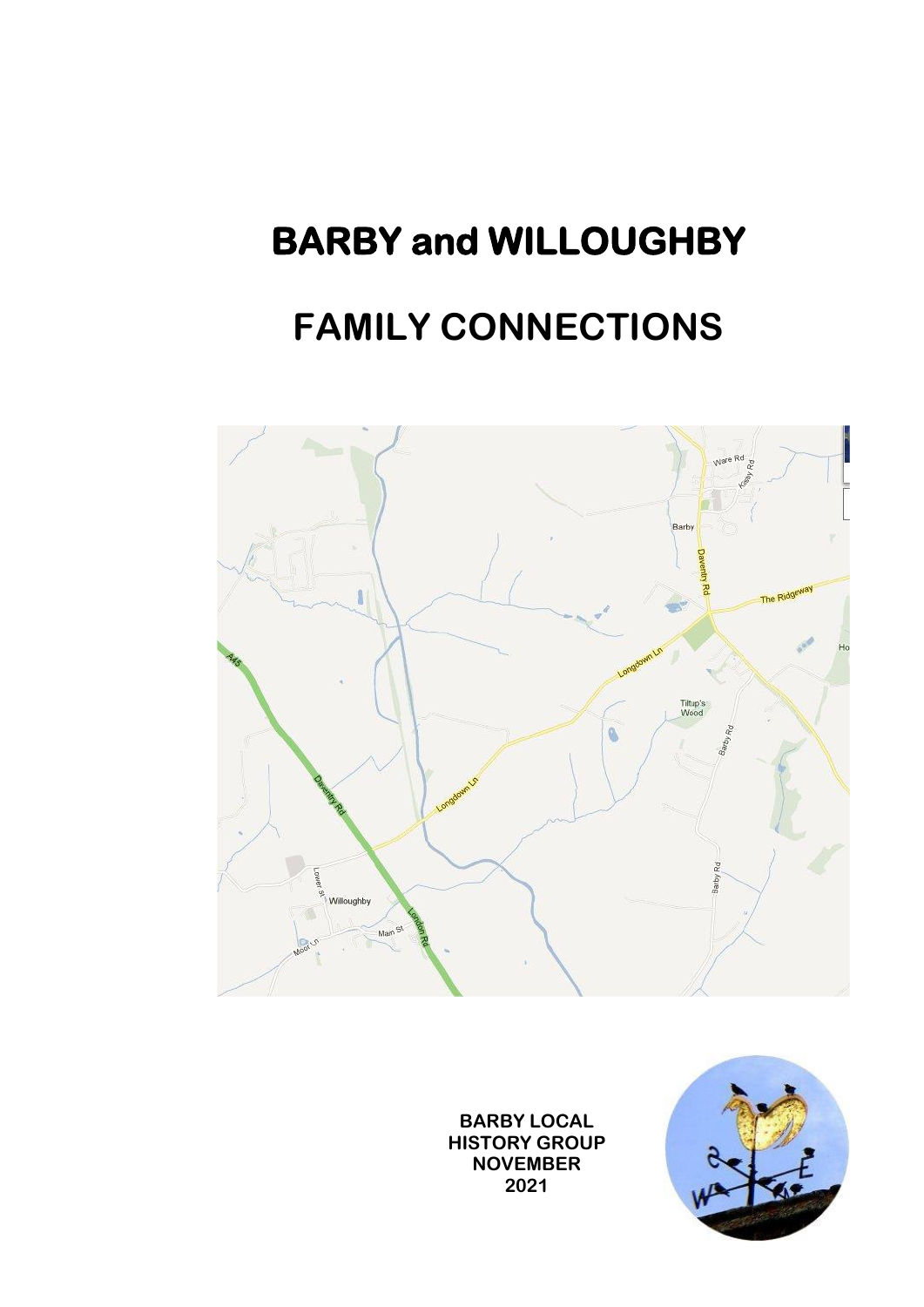### **INTRODUCTION**

Over a period of about 300 years, a small number of families contributed to the populations of Barby and Willoughby by intermarrying. This note is mostly concerned with the connections between the Elkington and Ellard families.

The Elkingtons were already established in Barby by the end of the seventeenth century, but there was never an Elkington household in Willoughby. The last of the family to live in Barby was George Elkington, who died in 1981.

The Ellards are first recorded in Willoughby in the eighteenth century and some are there still. They farmed considerable acres of land in the Braunston-Sawbridge-Willoughby area.

Most of the information given here has been obtained from parish registers and national censuses; this has not been referenced. In the family trees, the date of 'b' usually refers to a baptism, whilst 'd' refers to a burial. Some additional information has come from wills and local residents.

A more thorough account of the Elkington family, with references, is to be found in www.barbylhg.org.uk: *The Elkington Family of Barby*.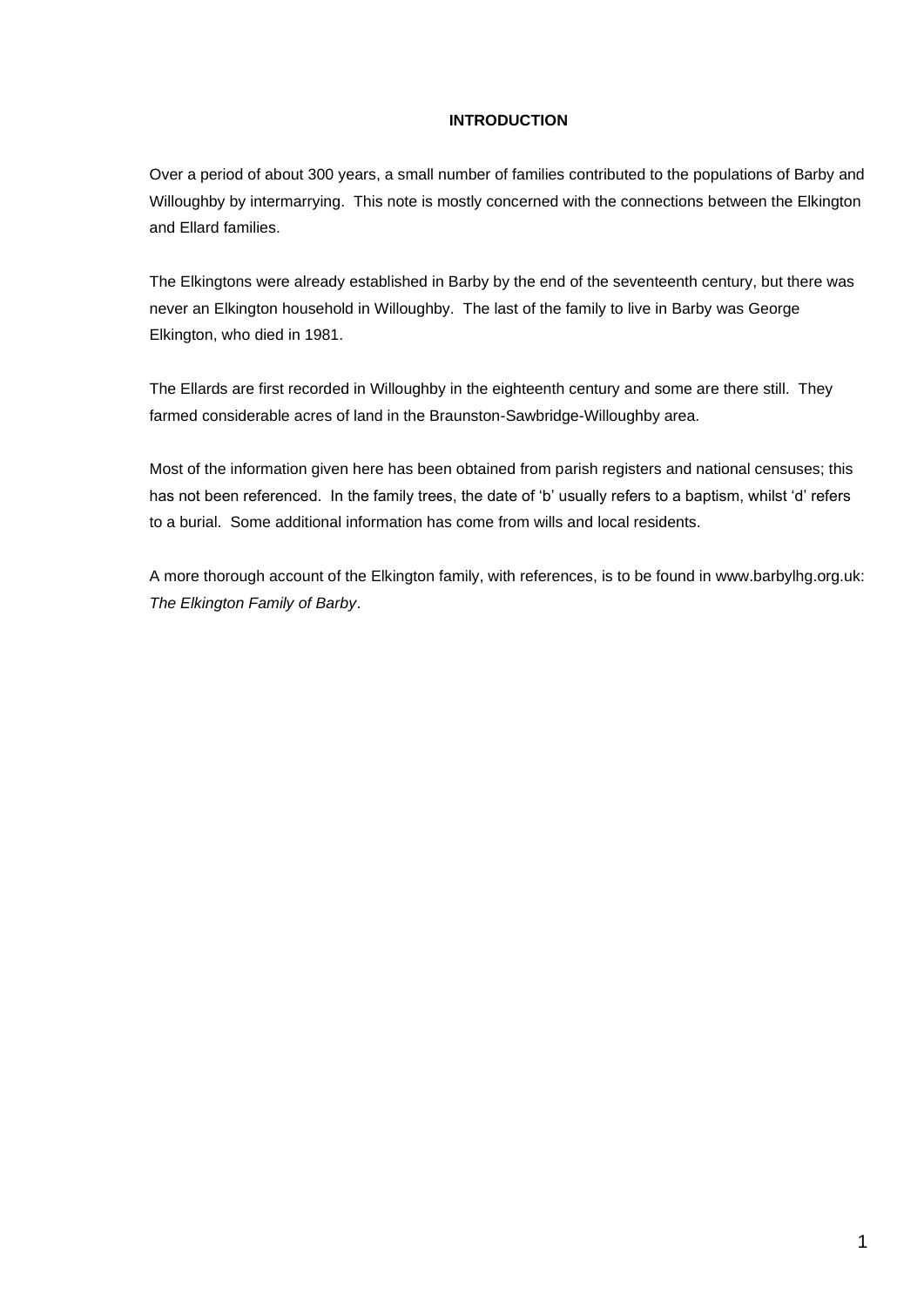#### **CLOSE RELATIONS**

In January 1870, banns of marriage were called in the parishes of Willoughby and Wolfhamcote for two members of the Ellard family. They were cousins Susan and Zaccheus.

**SUSAN** was the daughter of **WILLIAM JOSEPH ELLARD** and **SUSANNAH** (née Elkington). Her husband was **ZACCHEUS JOHN ELLIOTT ELLARD**, the son of **JOHN ELLARD** and **MARY** (née Elliott). William Joseph and John were the sons of **WILLIAM ELLARD** and **JANE** (née Townsend).

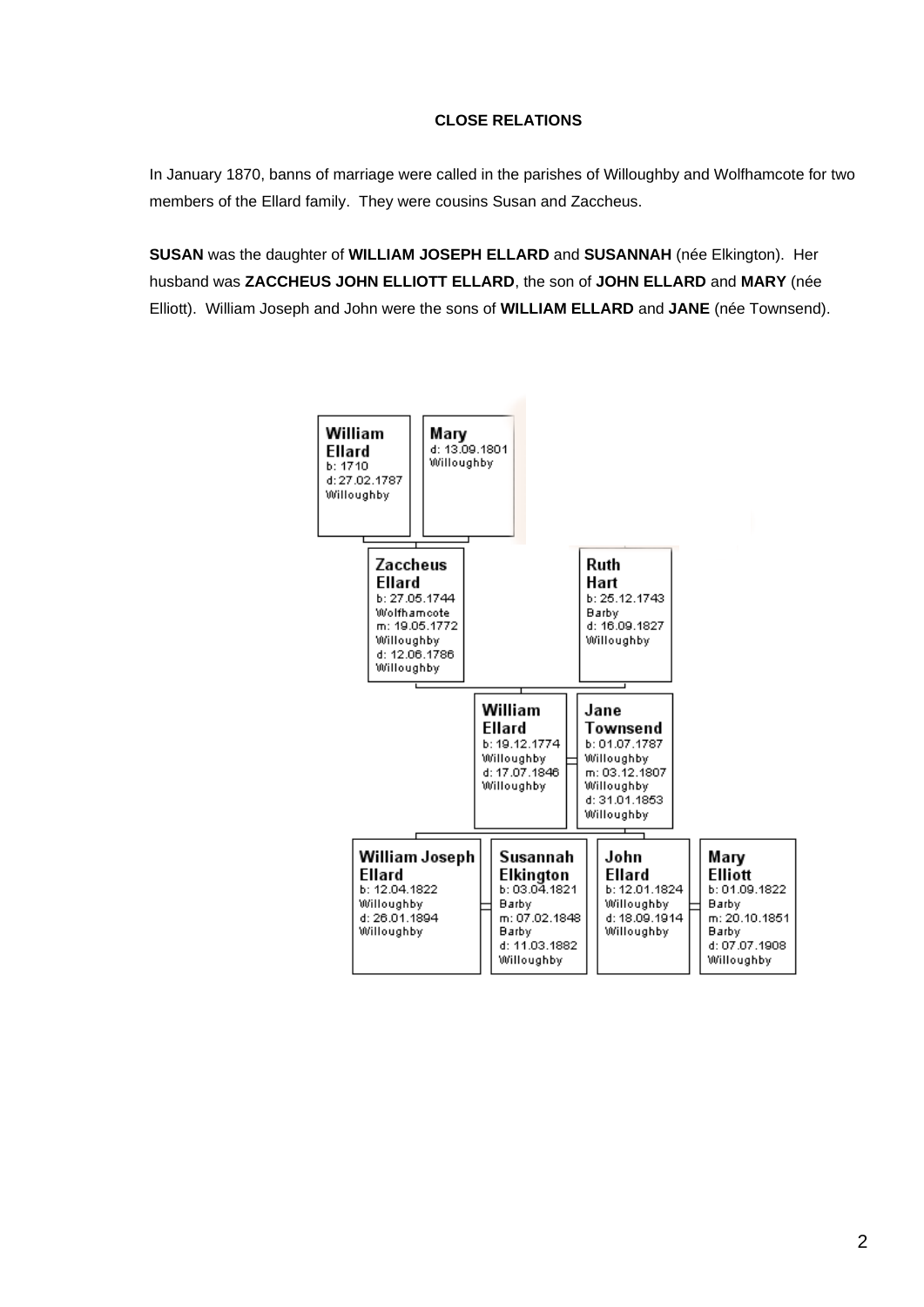#### **THE ELKINGTON CONNECTION**

William's mother **RUTH** was the granddaughter of **EDWARD ELKINGTON**, a cordwainer and one of the first Elkingtons to be identified in Barby parish registers.



**SUSANNAH** was the great-great-granddaughter of this same Edward Elkington. Little is known of her great grandfather, except that he drowned himself at the age of fifty-two, having lived in a house on the site of present-day *Lilac Cottage*. But it is known that her grandfather lived in the centre of Barby, on the site of *Westfield House*, at the junction of Rugby Road and Elkington Lane (then known as Davis's Lane). He was allocated land at Enclosure in 1778 and farmed about 50 acres, of which he owned about 35 acres. When he died, this property was passed on to his eldest surviving son, **JOHN**. By the mid-nineteenth century, his younger son, Susannah's father **WILLIAM**, was farming 124 acres as a tenant of the rector, at *Barby Lodge*, on the road to Hillmorton.

**SARAH ELKINGTON**, sister of John and William, married Ruth Hart's nephew William Hart. William and Sarah Hart farmed at Barby Nortoft, owning land in both Barby and Kilsby parishes.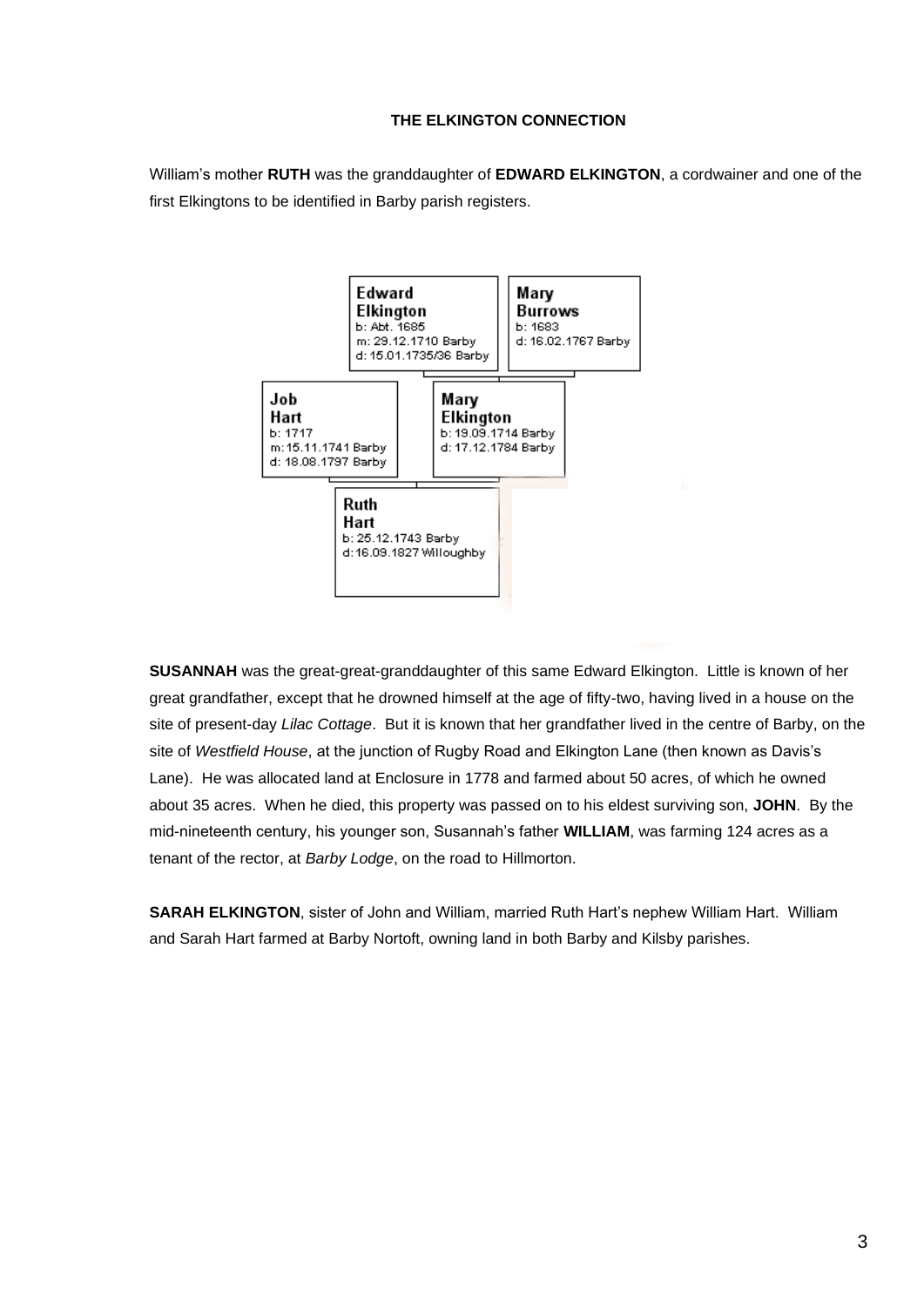

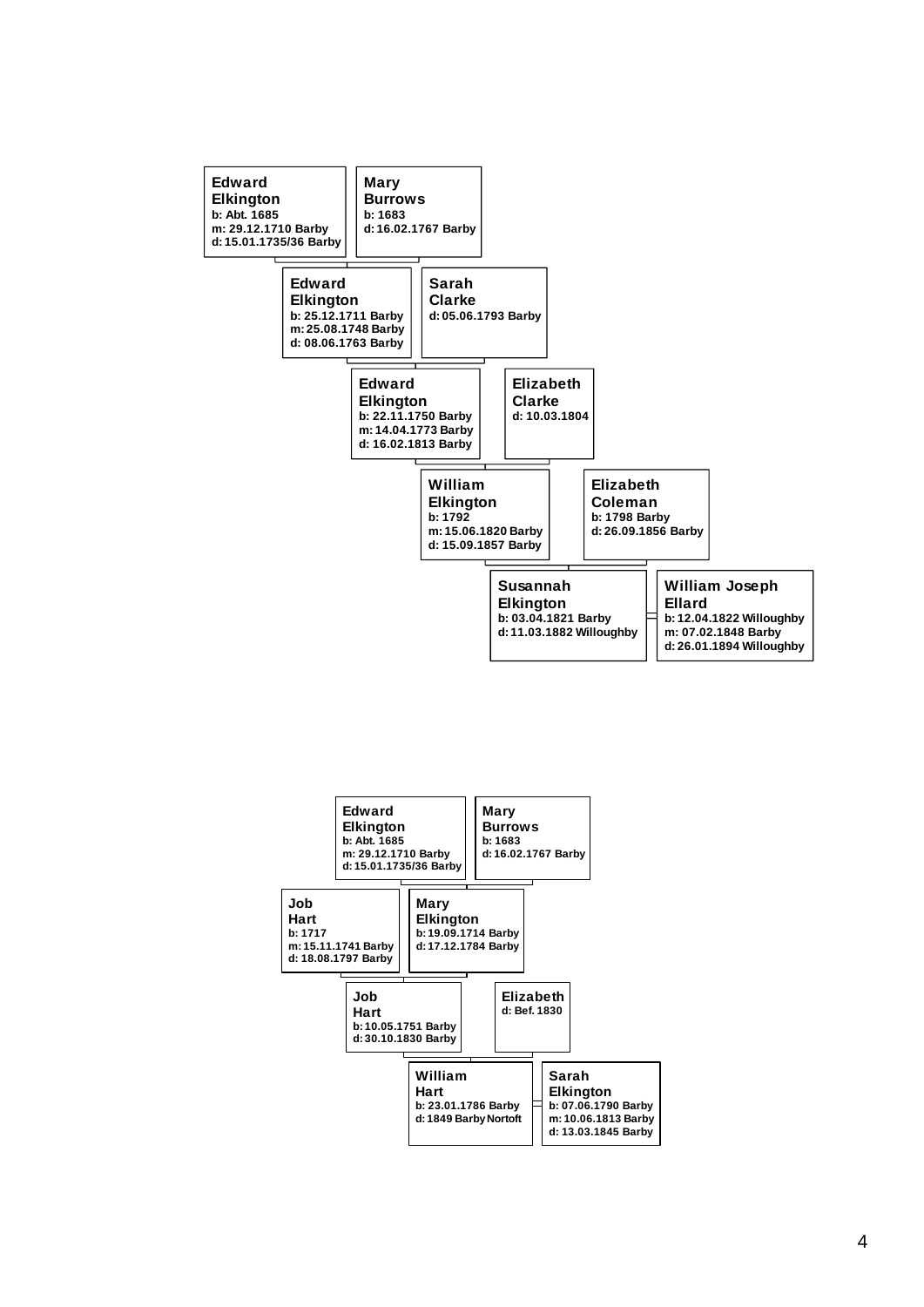## **THE ELLIOTT CONNECTION**

**MARY ELLIOTT**, wife of John Ellard, was a descendant of several landowning Barby families.



Mary's sister, **ELIZABETH**, married another of Ruth Hart's nephews and remained in Barby, whilst their brother, **ZACCHEUS CHAPMAN ELLIOTT**, married **ELIZABETH ELKINGTON**, one of John Elkington's seven daughters. Zaccheus and Elizabeth Elkington farmed 60-100 acres over the 34-year period of their marriage, but left no children.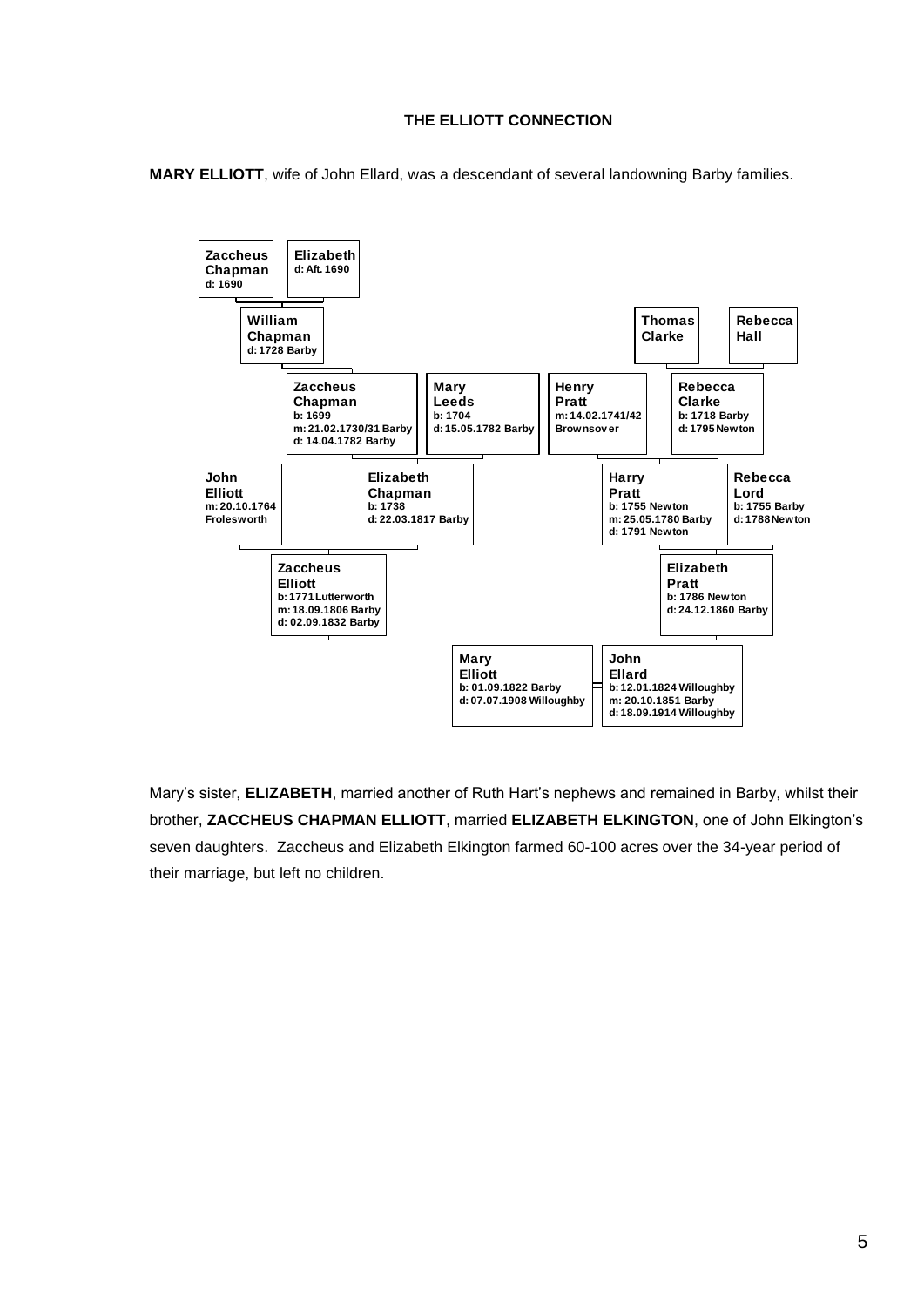

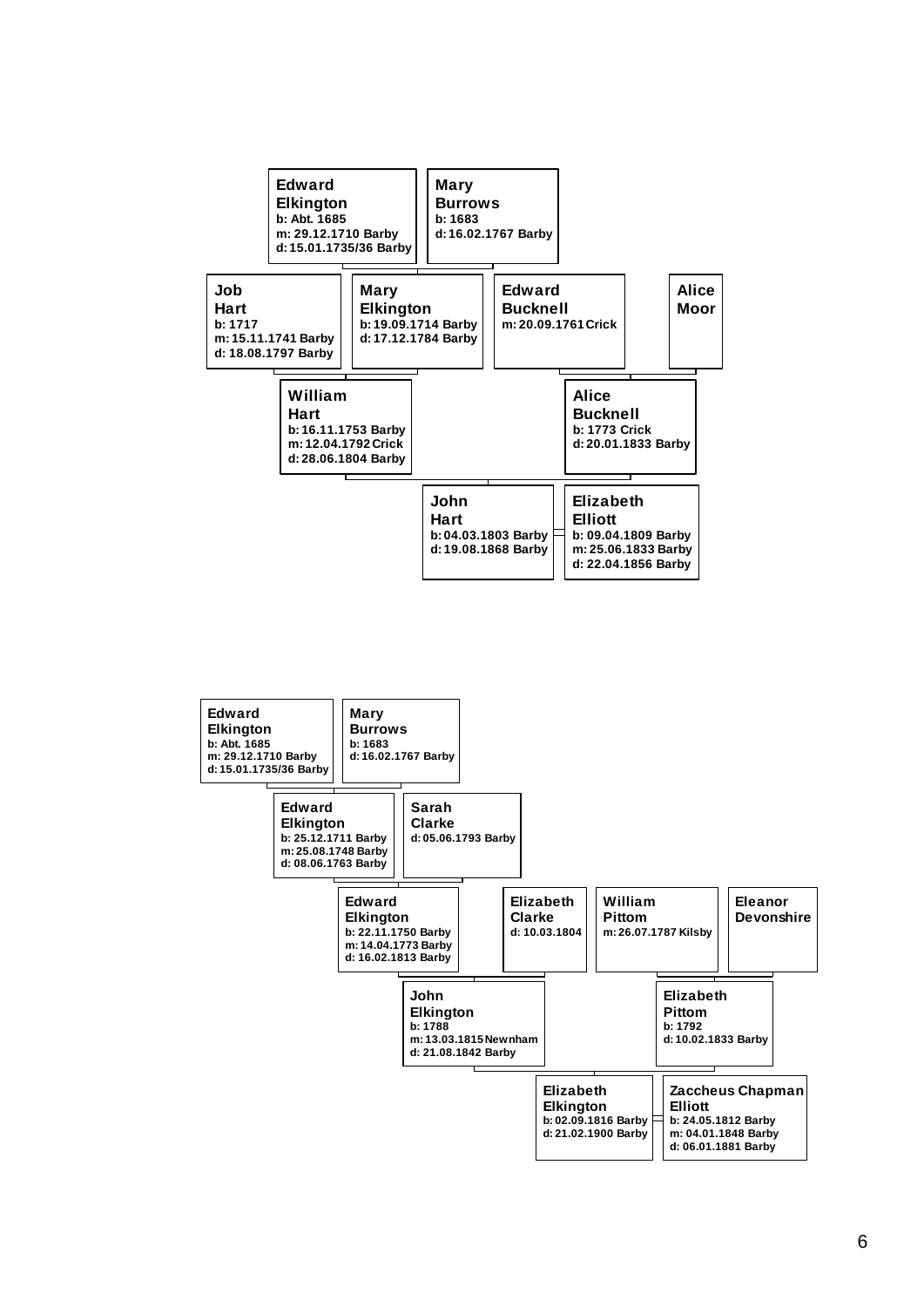#### **THE CHAPMAN INHERITANCE**

The 'Chapman' part of Zaccheus' name was a strong reminder of his descent from **ZACCHEUS CHAPMAN**, a cooper, who died in Barby in 1690. By the time Zaccheus married Elizabeth Elkington, he had inherited more than a name; he held a substantial property in the village, handed down through the Chapman family.

In addition to being a cooper, Zaccheus Chapman (-1690) owned a 'quarterne of a yard land', about 10 acres. His grandson **ZACCHEUS CHAPMAN** (1699-1782) was also a cooper; he too owned land, including 17 acres on The Ridgway (the continuation of Longdown Lane), known at the time of Enclosure as Farside Ryland and King Furlong, and two houses.

A third **ZACCHEUS CHAPMAN** (1734-1808), brother of the **ELIZABETH** who married John Elliott, was yet another cooper. He was a substantial landowner, paying land tax in 1798 which was three times that paid by Edward Elkington (1750-1813) and one and a half times that paid by Job Hart (1751-1830). His land linked his houses on Daventry Road to his fields on the far side of The Ridgway. When he died he left a range of bequests to his nephews and nieces, including 15 acres in Barby and 12 acres in Kilsby. But the main beneficiary of his will was his nephew **ZACCHEUS ELLIOTT** (1771-1832), who received the 27 acres plus another 13 in Barby parish, together with two houses and their several orchards, yards, gardens etc. The property was duly passed on, via **ZACCHEUS CHAPMAN ELLIOTT** (1812- 1881), who died without any children, to Zaccheus C Elliott's nephew, **ZACCHEUS JOHN ELLIOTT ELLARD**.

**ZACCHEUS J E ELLARD** lived in one of the Barby houses on Daventry Road, with his wife Susan. The last inhabitant of the property, and the last Ellard to live in Barby, was their daughter **ANNIE ELKINGTON ELLARD**, known as Nancy. The house (titled *Old Manor Farm* in the 1946 electoral register, but known locally as *Miss Ellard's*) was demolished in the 1980s to make way for two detached houses. Zaccheus' sisters, **ELIZABETH CHAPMAN ELLARD** and **BEATRICE RUTH ELLARD**, also lived in Barby, in the *Stone House,* where they are remembered as 'elderly' in the 1930s. They were recorded with their sister **MARY JANE** in the Barby electoral register of 1918. Annie, Elizabeth and Beatrice were all buried in Willoughby.

The earliest record of a connection between the Chapman and Ellard families is that of the marriage of **ELIZABETH CHAPMAN** and **WILLIAM ELLARD** in 1732. No records of children born to William and Elizabeth have been found, so it is possible that this William Ellard is the William Ellard (1710-1787), father of Zaccheus, who is recorded as having children with Mary, who would then be his second wife. There were, however, Ellards whose connections to those described here have not been identified.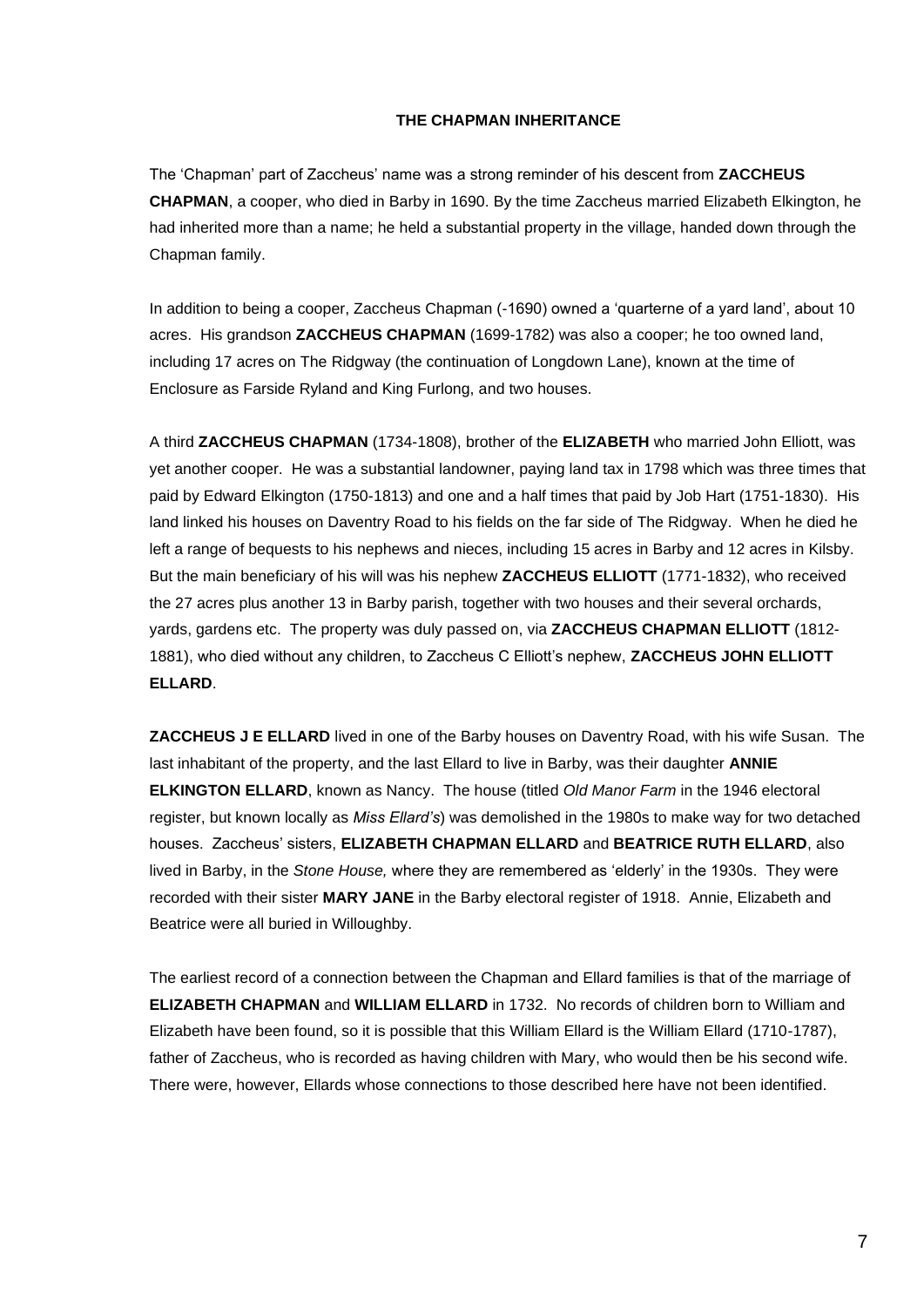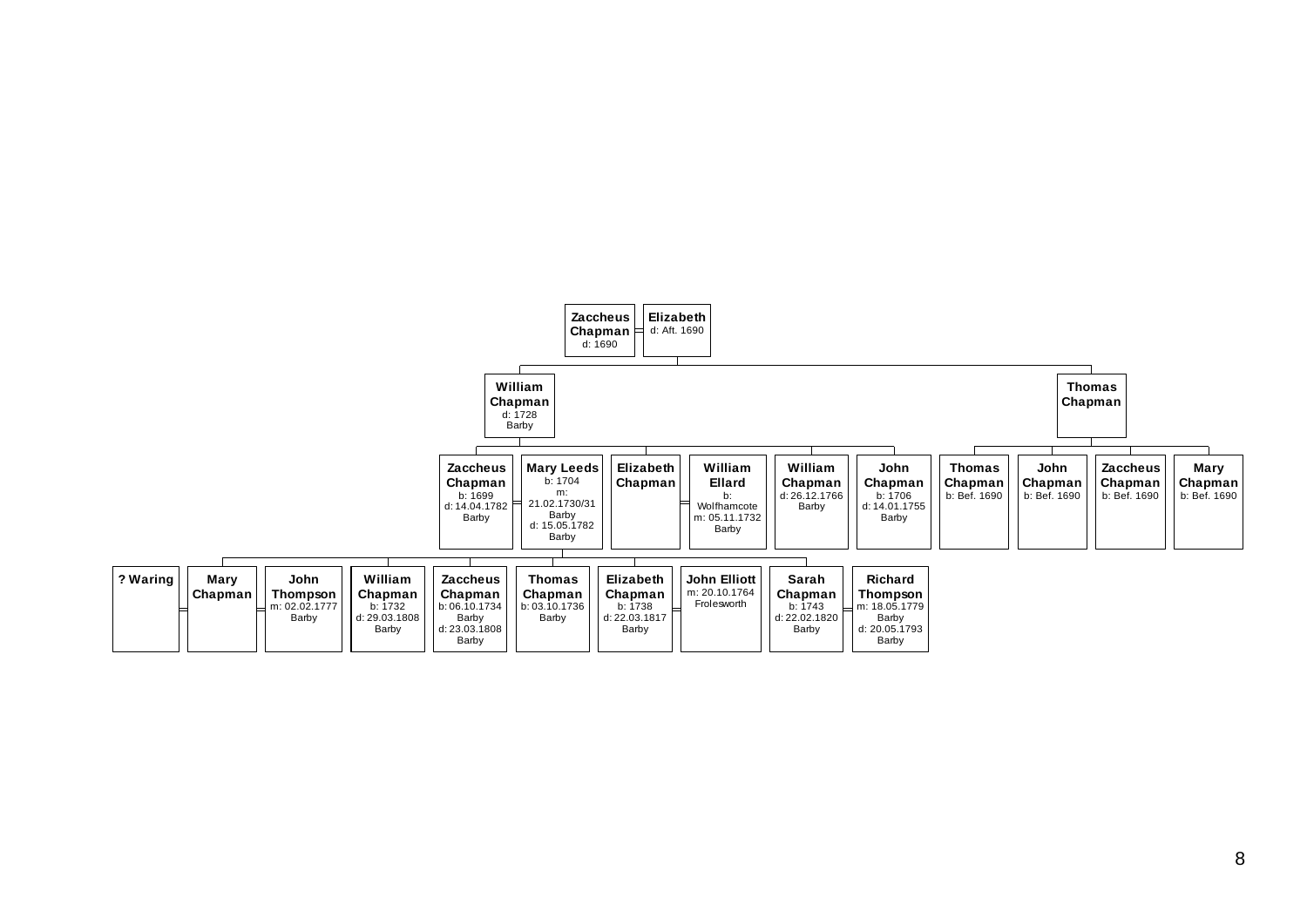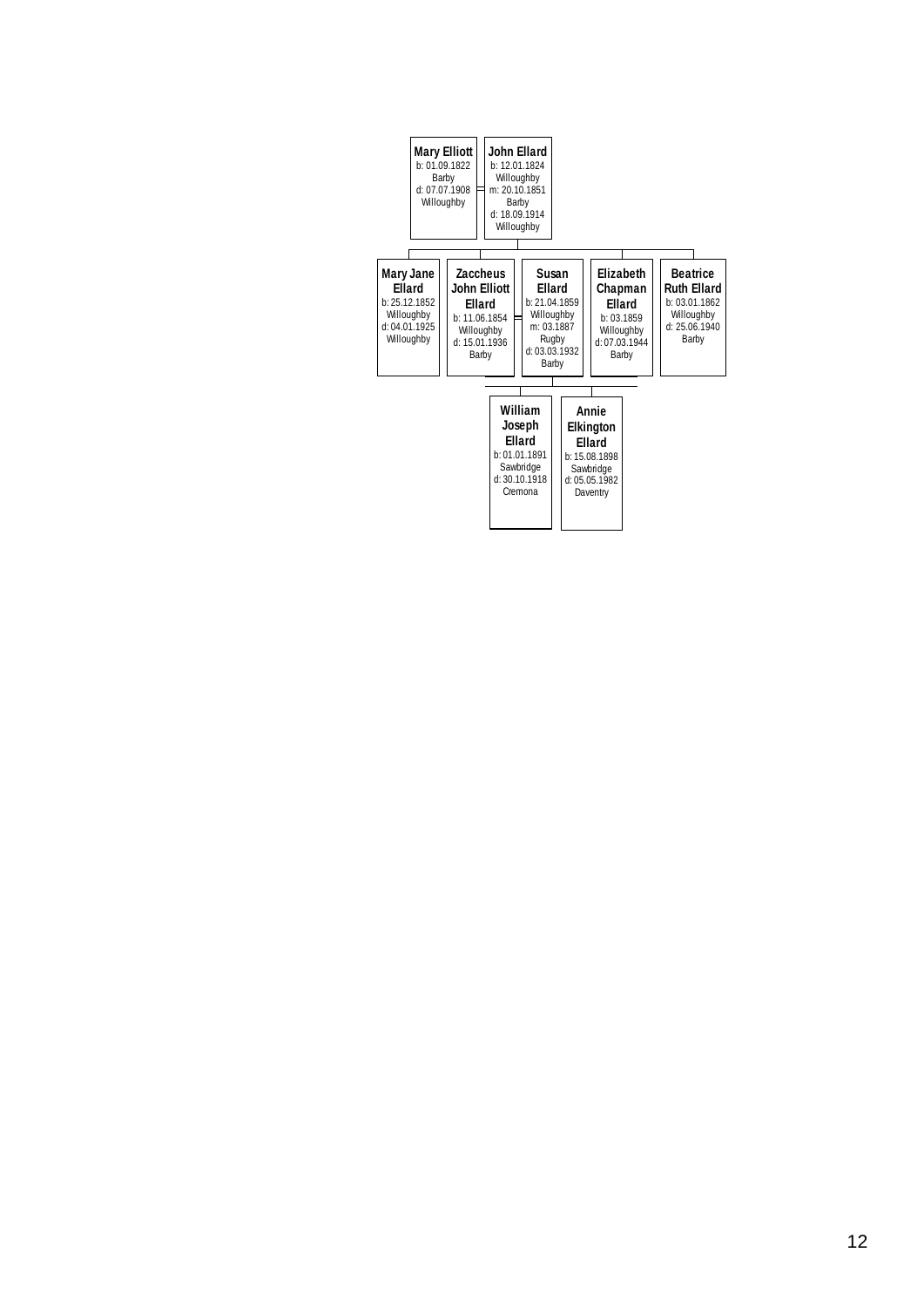#### **THE ELLARD LEGACY**

Whereas there were no land-owning Elkingtons in Barby by the beginning of the twentieth century, and only one described as a 'grazier', several of the Ellards were still farming.

When he died in 1846, William Ellard left his copyhold land to William Joseph and his 14 acres of freehold land in Willoughby and Woolscot to his son John. At the census of 1861, William Joseph was farming 90 acres, employing two men and two boys, whilst John was farming 130 acres with the help of three men and a boy. In 1871, William and Susannah farmed 142 acres with three men and a boy; their son **EDWIN ELLARD** (1855-1924) was at school in North Street, Daventry. John farmed 135 acres with two men and a boy.

In 1881, John was farming 150 acres. Edwin was listed as a farmer in High Street, Braunston, but with no specified acreage. He was probably one of his father's 'men', since William was also farming 150 acres with the help of three men and three boys. Another of William and Susannah's sons, **JAMES** (1854-1929) was also a farmer, at *The Lodge*, Willoughby, with 95 acres, one labourer and one boy.

In 1891, William was still described as a farmer (with no specified acreage), living with his son **WILLIAM ELKINGTON ELLARD** (1852-1926) and granddaughter **MABEL ELLARD**, (1882-1956) whose father **JOHN** (1858-1889) had died two years earlier, whilst her mother had moved to London with her second husband and new family. James and his wife **ANN** (1849-1934) were farming in Woolscot.

In 1901, James and Ann were still farming in Woolscot, with their son **THOMAS** (1881-1963). Edwin and his wife **MARY** (1842-1916) were at 78 High Street, Braunston; they had a 'cow boy' living with them. Brother William was farming in Willoughby, with an agricultural servant living in. Mabel had moved to her mother's home in London and was a milliner's assistant. Zaccheus and Susan were living at *Manor House Farm*, Wolfhamcote; in 1911 they were recorded in Sawbridge.

In 1911, John Ellard, Zaccheus' father, now a widower, was living at *The Cottage* in Willoughby. James was also in the village. Edwin was in Braunston still. Although all three men were working in agriculture, it is not clear whether they actually owned any land. None of the Ellard family were living in Barby, which suggests the property there was let.

However, Zaccheus was listed in the Barby electoral register of 1918 and was recorded as a grazier in Kelly's directories of 1920 and 1931 for Barby. Both Zaccheus and Susan were buried in Barby. Their son **WILLIAM JOSEPH** (1891-1918) served in the Northamptonshire Yeomanry during World War I and is commemorated on the memorial window in St Mary's Church. He died of influenza on 30 October 1918, after serving 2<sup>1</sup> /2 years in France. He is recorded at Cremona Town Cemetery.

William Joseph's second cousin **WILLIAM EDWIN ELKINGTON** (1892-1916), the son of Susan's cousin **JOHN CHARLES ELKINGTON** (1863-1948), is also commemorated in St Mary's. He was 'driver 11137, C Bty, 78th Bde, Royal Field Artillery', when he was killed in France in 1916.